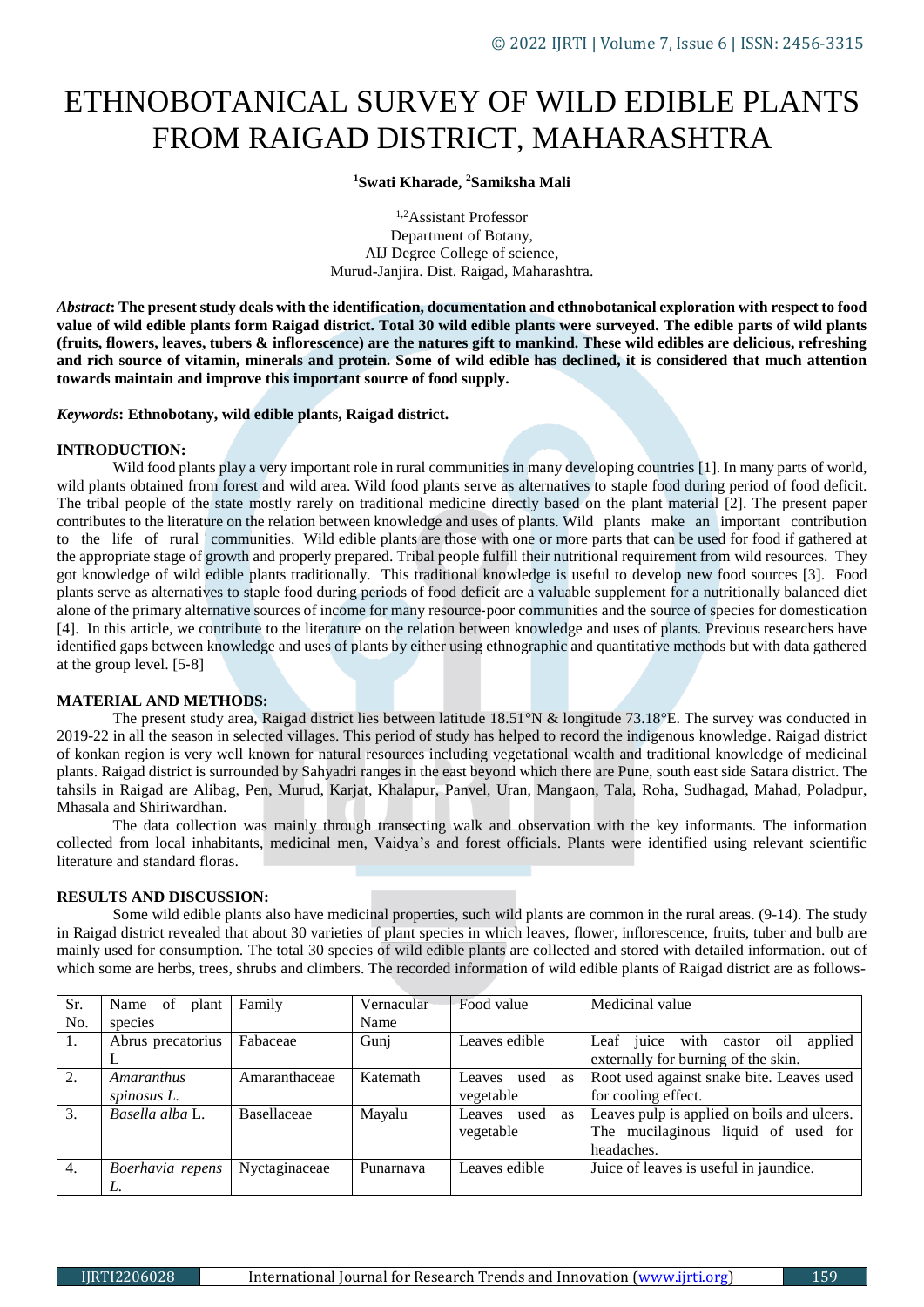| $\overline{5}$ . | Celosia argentia<br>L.                                | Amaranthaceae | Kurdu            | Leaves edible                              | Root ash used for snake bite.                                                                                                                    |
|------------------|-------------------------------------------------------|---------------|------------------|--------------------------------------------|--------------------------------------------------------------------------------------------------------------------------------------------------|
| 6.               | Commelina<br>benghalensis L.                          | Commelinaceae | Kena             | Leaves edible                              | Leaf powder mix with warm water and<br>gives orally to treat diarrhea.                                                                           |
| 7.               | Clerodendron<br>serratum L.                           | Lamiaceae     | Bharangi         | Leaves edible                              | Asthma, allergy, fever, inflammation                                                                                                             |
| 8.               | Oxalis<br>corniculate L.                              | Oxalidaceae   | Ambushi          | Leaves edible                              | Leaves are useful in fever and biliousness.                                                                                                      |
| 9.               | Dioscorea alata<br>L.                                 | Dioscoriaceae | Dukkarkand       | Tubers and bulbils<br>edible               | Tuber powder used in piles, burning and<br>eye diseases.                                                                                         |
| 10.              | Asparagus<br>racemosus Willd                          | Liliaceae     | Shatavari        | Tuber edible                               | The root is boiled in milk and to relive<br>dyspepsia and diarrhea and promote<br>appetite                                                       |
| 11.              | Curculigo<br>orchinoides<br>Gaertn.                   | Hypoxidaceae  | Kali-musali      | Tuber edible                               | Tubers this mixture is used in asthma,<br>jaundice and diarrhea.                                                                                 |
| 12.              | Momordica<br>diocea Roxb                              | Cucurbitaceae | Kartoli          | Fruits edible                              | Tubers used in treatment of piles, ulcers.                                                                                                       |
| 13.              | Semicarpus<br>anacardium L.                           | Anacardiaceae | Bibba            | Fruits edible                              | Single nut mix with milk. used in cough.                                                                                                         |
| 14.              | Canavalia<br>gladiate<br>(DC.)<br>Steud.              | Papilionaceae | Abai             | Fruit edible                               | The root apply internally for consecutive<br>days is said to cure enlargement of liver                                                           |
| 15.              | Grewia<br>tilifolia<br>Vahl.                          | Tiliaceae     | Dhaman           | Fruit edible                               | Bark is rubbed with water and given half<br>glass doses as a remedy for dysentery.                                                               |
| 16.              | Sterculia foetida<br>L.                               | Sterculiaceae | Jangalibada<br>m | Seed edible                                | Kernel oil used as a fumigatory and also<br>used in skin diseases                                                                                |
| 17.              | Artocarpus<br>lakoocha Roxb.                          | Moraceae      | Otamb            | Fruit edible                               | The leaves are considered as antidote to<br>snake poison.                                                                                        |
| 18.              | Ficus racemose L.                                     | Moraceae      | Umber            | Fruit edible                               | Seed powder, reduces sugar in the urine.                                                                                                         |
| 19.              | Phyllanthus<br>reticulatus Poir.                      | Euphorbiaceae | Kanguni          | Fruit edible                               | Leaf juice used in spongy<br>and bleeding gums                                                                                                   |
| 20.              | Cordia dichotoma<br>G. Forrst.                        | Boraginaceae  | <b>Bhokar</b>    | Fruit edible                               | Fruit mucilage is highly<br>esteemed in cough.                                                                                                   |
| 21.              | Aegle marmelos<br>$(L.)$ Corr.                        | Rutaceae      | <b>Bel</b>       | Fruit pulp edible                          | The fruit is sweet, aromatic and cooling,<br>sherbet made with water.                                                                            |
| 22.              | Capparis<br>deciduas Edgew.                           | Capparaceae   | Nepti-kurli      | Fruit edible                               | Fruit powder is externally<br>applied to malignant ulcers.                                                                                       |
| 23.              | Canthium<br>coromandelium<br>(Burm f.)                | Rubiaceae     | Karbit           | Fruit edible                               | The leaves paste applied to the forehead<br>for headache in fevers                                                                               |
| 24.              | Carisa carandus<br>L.                                 | Apocynaceae   | Karvand          | Fruit edible                               | The juice of ripe fruits, mixed with sugar<br>and cardamoms is a cooling drink.                                                                  |
| 25.              | Garcinia indica                                       | Clusiaceae    | Ratamba          | Fruit                                      | seed oil mix with milk is good remedy<br>against dysentery and diarrhoea.                                                                        |
| 26.              | Agave americana                                       | Agavaceae     | Ketkad           | Inflorescence                              | The gum exuding from leaves is used as a<br>cure for toothache                                                                                   |
| 27.              | Musa superba                                          | Musaceae      | Rankelikand      | Tuber                                      | Unripe fruits are roasted and given orally<br>in Diarrhoea and dysentery. Extract of<br>flowers, fruits and leaves are applied on<br>skin burns. |
| 28.              | Amorphophallus<br>commutatus<br>(Schott) Engl.        | Araceae       | Sewal            | Peduncle<br>and<br>inflorescence<br>edible | Rhizome powder used as gastroprotective,<br>analgesic.                                                                                           |
| 29.              | Diospyrous<br>melanoxylon                             | Ebenaceae     | Tembur           | Fruit edible                               | Fruit powder used as anti-diabetic, anti-<br>ulcer.                                                                                              |
| 30.              | <b>Buchnania</b><br>cochinchinensis<br>(Lour) Almeida | Anacardiaceae | Char             | Fruits edible                              | The fruits laxative. Rosted seed are<br>palatable and nutritious.                                                                                |